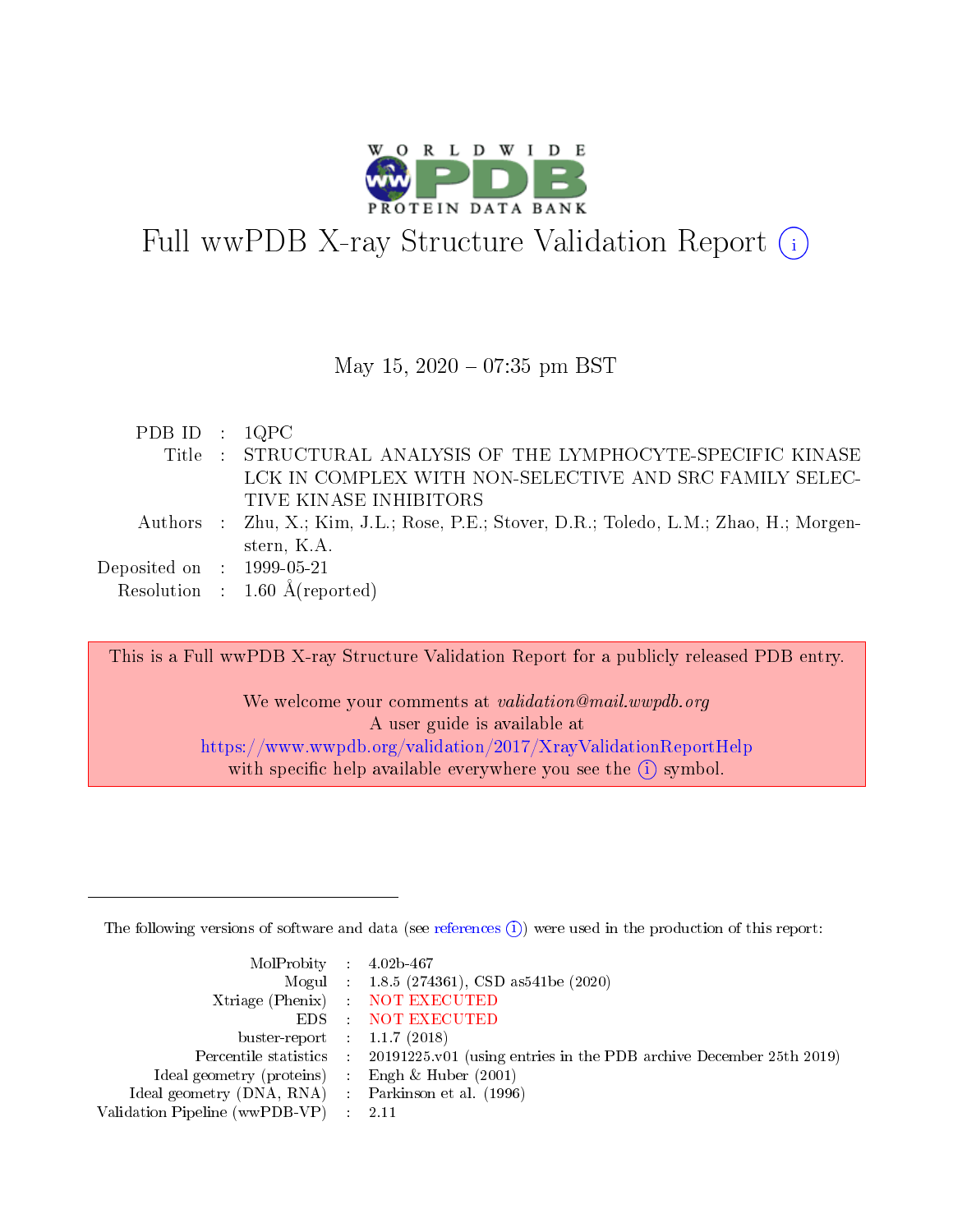# 1 [O](https://www.wwpdb.org/validation/2017/XrayValidationReportHelp#overall_quality)verall quality at a glance  $(i)$

The following experimental techniques were used to determine the structure: X-RAY DIFFRACTION

The reported resolution of this entry is 1.60 Å.

Percentile scores (ranging between 0-100) for global validation metrics of the entry are shown in the following graphic. The table shows the number of entries on which the scores are based.



| Metric                | Whole archive       | Similar resolution                                        |
|-----------------------|---------------------|-----------------------------------------------------------|
|                       | (# $\rm{Entries}$ ) | $(\#\text{Entries}, \text{resolution range}(\text{\AA}))$ |
| Clashscore            | 141614              | $3665(1.60-1.60)$                                         |
| Ramachandran outliers | 138981              | $3564(1.60-1.60)$                                         |
| Sidechain outliers    | 138945              | $3563(1.60-1.60)$                                         |

The table below summarises the geometric issues observed across the polymeric chains and their fit to the electron density. The red, orange, yellow and green segments on the lower bar indicate the fraction of residues that contain outliers for  $\geq=3$ , 2, 1 and 0 types of geometric quality criteria respectively. A grey segment represents the fraction of residues that are not modelled. The numeric value for each fraction is indicated below the corresponding segment, with a dot representing fractions  $\leq=5\%$ 

Note EDS was not executed.

| Mol | $\cap$ hain | Length     | Quality of chain |     |
|-----|-------------|------------|------------------|-----|
|     | . .         | 970<br>213 | 86%              | 10% |

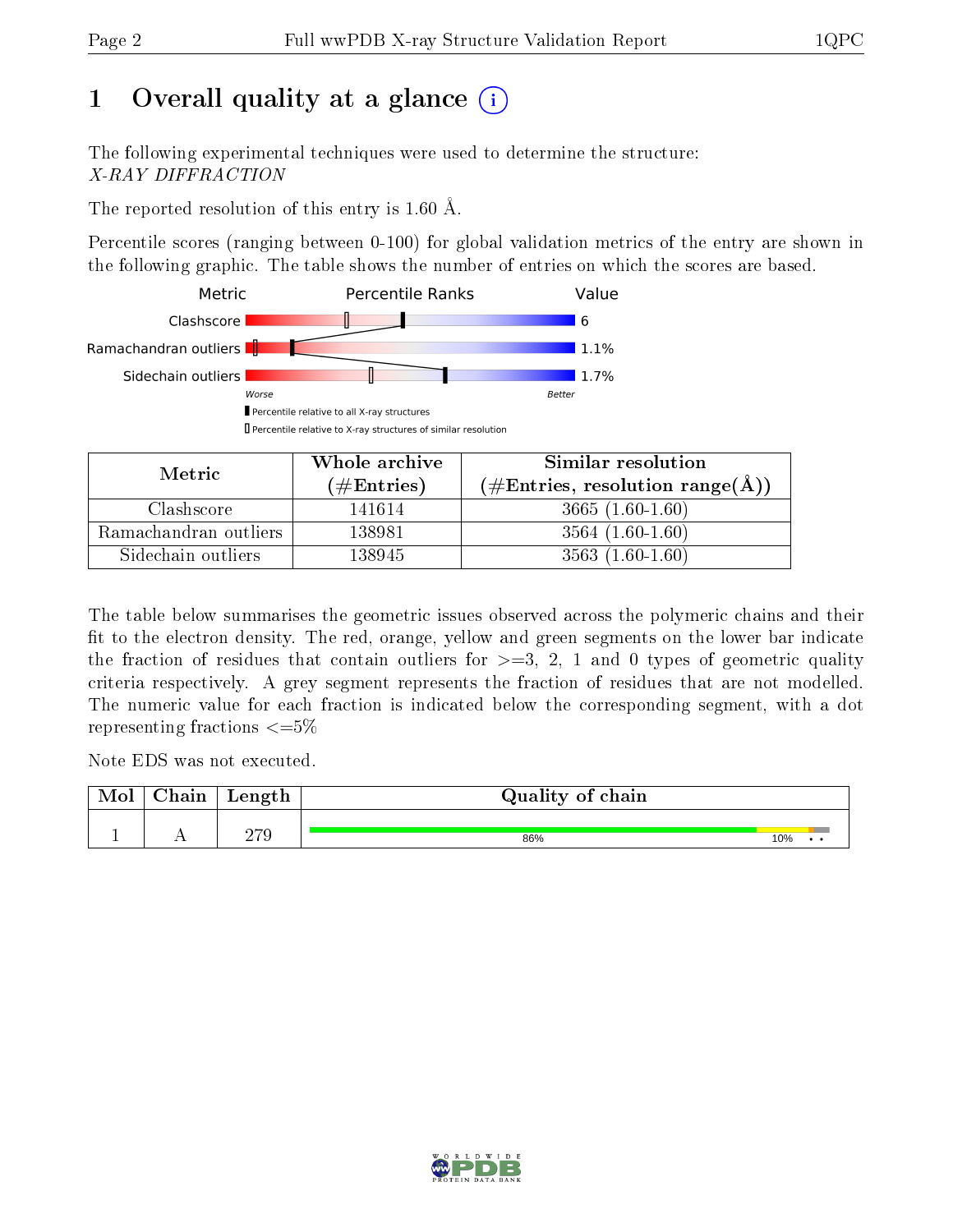# 2 Entry composition (i)

There are 5 unique types of molecules in this entry. The entry contains 2492 atoms, of which 0 are hydrogens and 0 are deuteriums.

In the tables below, the ZeroOcc column contains the number of atoms modelled with zero occupancy, the AltConf column contains the number of residues with at least one atom in alternate conformation and the Trace column contains the number of residues modelled with at most 2 atoms.

Molecule 1 is a protein called Tyrosine-protein kinase Lck.

| Mol | $\cap$ hain | Residues     | Atoms                      |      |     |              | ZeroOcc | $\mid$ AltConf $\mid$ Trace $\mid$ |  |  |  |
|-----|-------------|--------------|----------------------------|------|-----|--------------|---------|------------------------------------|--|--|--|
|     | . .         | n 70<br>ے ات | $\text{Total}$<br>$2192\,$ | 1406 | 366 | $-40\degree$ |         |                                    |  |  |  |

• Molecule 2 is SULFATE ION (three-letter code: SO4) (formula: O<sub>4</sub>S).



|  | Mol   Chain   Residues | Atoms          | $ZeroOcc$   AltConf |
|--|------------------------|----------------|---------------------|
|  |                        | Total O S<br>5 |                     |
|  |                        | Total O S<br>5 |                     |
|  |                        | Total O S      |                     |

 Molecule 3 is PHOSPHOAMINOPHOSPHONIC ACID-ADENYLATE ESTER (three-letter code: ANP) (formula:  $C_{10}H_{17}N_6O_{12}P_3$ ).

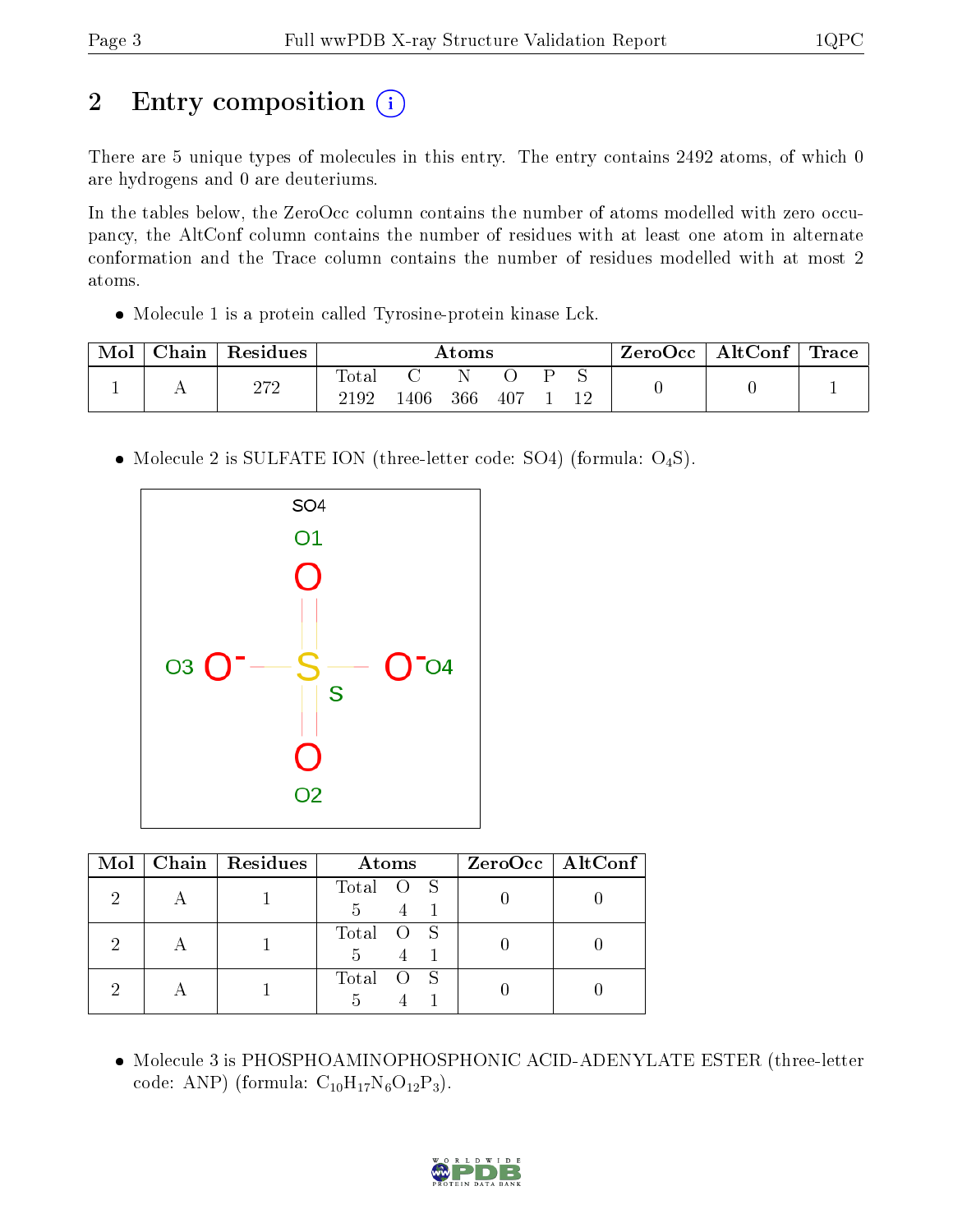

| Mol | $\vert$ Chain $\vert$ Residues | Atoms         |  |      |  | $ZeroOcc \mid AltConf \mid$ |  |
|-----|--------------------------------|---------------|--|------|--|-----------------------------|--|
|     |                                | Total C N O P |  |      |  |                             |  |
|     |                                |               |  | 1069 |  |                             |  |

 $\bullet$  Molecule 4 is 1,2-ETHANEDIOL (three-letter code: EDO) (formula:  $\rm{C_2H_6O_2}).$ 



|  | $\text{Mol}$   Chain   Residues | Atoms     |  |  | $\rm ZeroOcc \mid AltConf$ |  |
|--|---------------------------------|-----------|--|--|----------------------------|--|
|  |                                 | Total C C |  |  |                            |  |

• Molecule 5 is water.

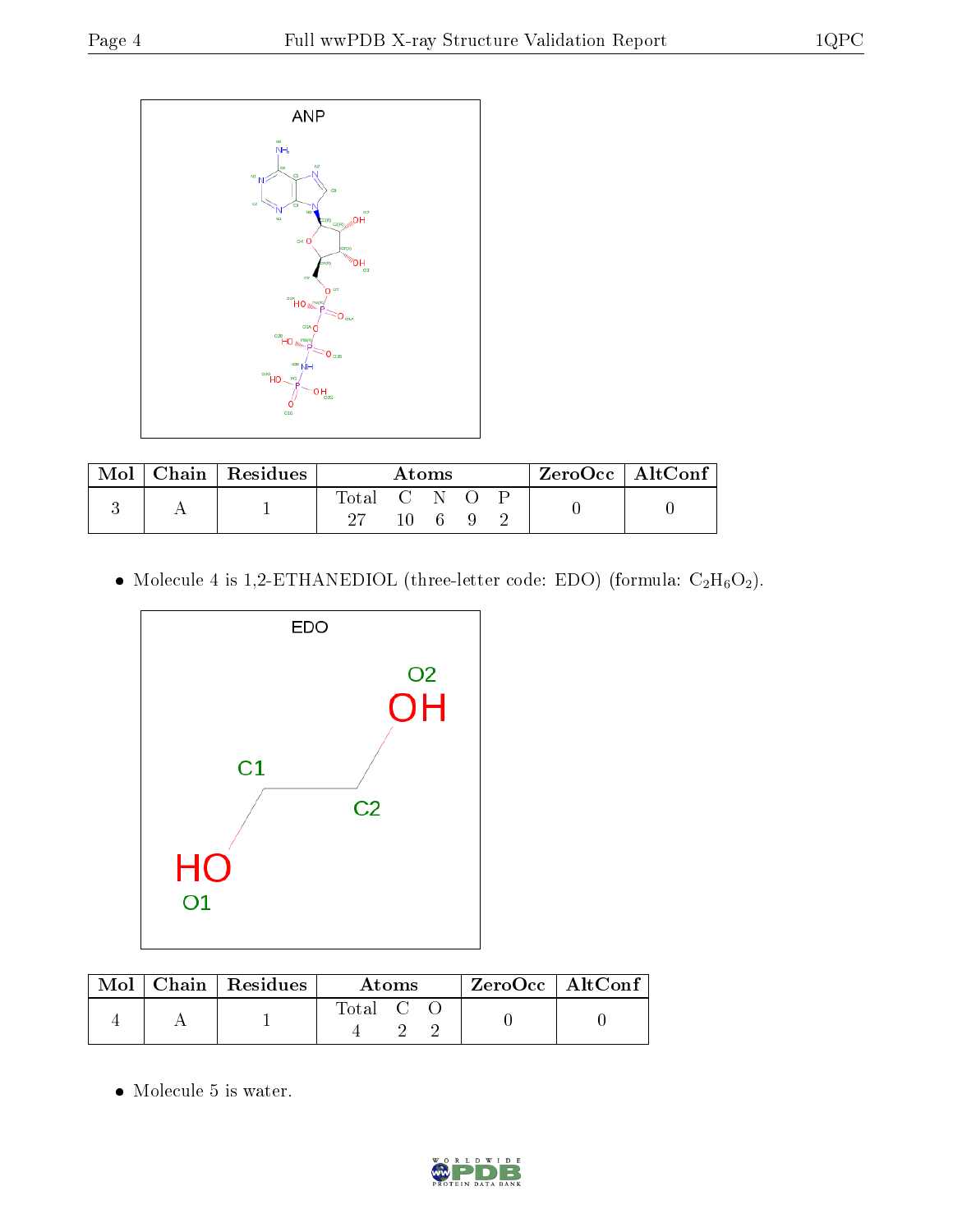|  | $Mol$   Chain   Residues | Atoms               | $ZeroOcc \mid AltConf$ |  |
|--|--------------------------|---------------------|------------------------|--|
|  | 254                      | Total<br>254<br>254 |                        |  |

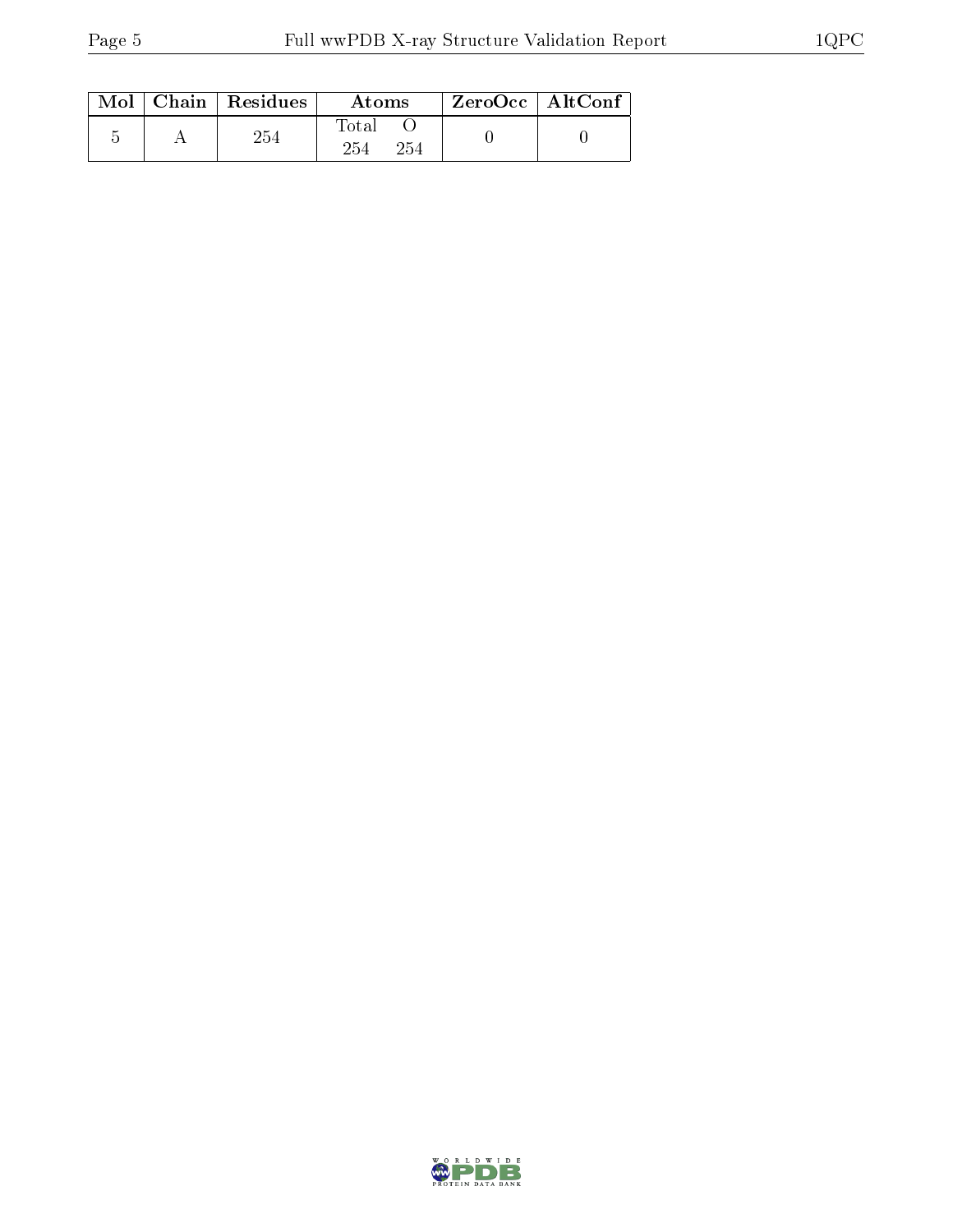## 3 Residue-property plots (i)

These plots are drawn for all protein, RNA and DNA chains in the entry. The first graphic for a chain summarises the proportions of the various outlier classes displayed in the second graphic. The second graphic shows the sequence view annotated by issues in geometry. Residues are colorcoded according to the number of geometric quality criteria for which they contain at least one outlier: green  $= 0$ , yellow  $= 1$ , orange  $= 2$  and red  $= 3$  or more. Stretches of 2 or more consecutive residues without any outlier are shown as a green connector. Residues present in the sample, but not in the model, are shown in grey.

Note EDS was not executed.

• Molecule 1: Tyrosine-protein kinase Lck



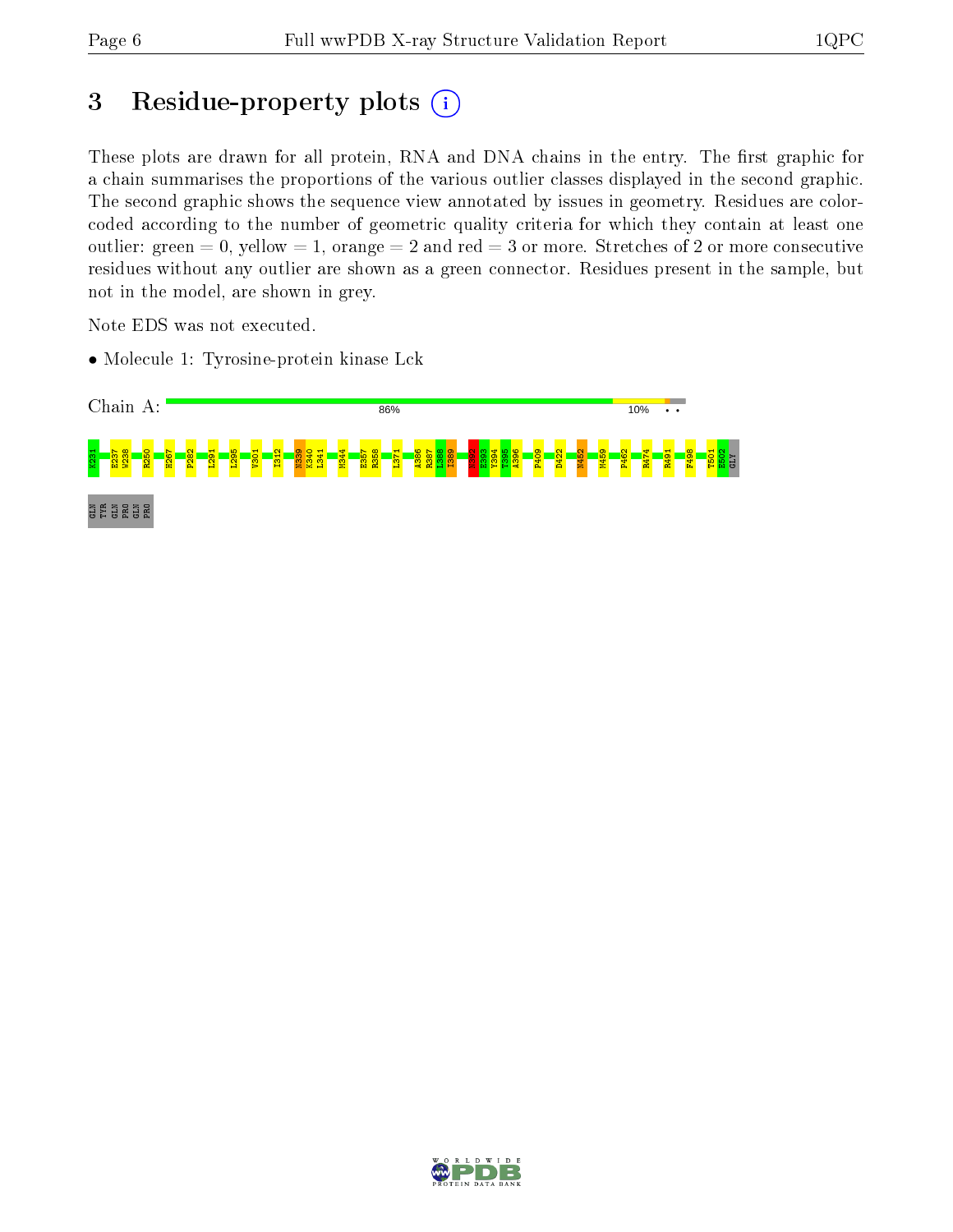# 4 Data and refinement statistics  $(i)$

Xtriage (Phenix) and EDS were not executed - this section is therefore incomplete.

| Property                               | Value                                           | Source    |  |
|----------------------------------------|-------------------------------------------------|-----------|--|
| Space group                            | P 21 21 21                                      | Depositor |  |
| Cell constants                         | 73.71Å<br>91.71Å<br>42.11Å                      | Depositor |  |
| a, b, c, $\alpha$ , $\beta$ , $\gamma$ | $90.00^\circ$<br>$90.00^\circ$<br>$90.00^\circ$ |           |  |
| Resolution $(A)$                       | 1.60<br>5.00                                    | Depositor |  |
| % Data completeness                    | (Not available) $(5.00-1.60)$                   | Depositor |  |
| (in resolution range)                  |                                                 |           |  |
| $R_{merge}$                            | 0.06                                            | Depositor |  |
| $\mathrm{R}_{sym}$                     | (Not available)                                 | Depositor |  |
| Refinement program                     | X-PLOR                                          | Depositor |  |
| $R, R_{free}$                          | 0.200<br>0.230<br>$\mathcal{L}$                 | Depositor |  |
| Estimated twinning fraction            | No twinning to report.                          | Xtriage   |  |
| Total number of atoms                  | 2492                                            | wwPDB-VP  |  |
| Average B, all atoms $(A^2)$           | 13.0                                            | wwPDB-VP  |  |

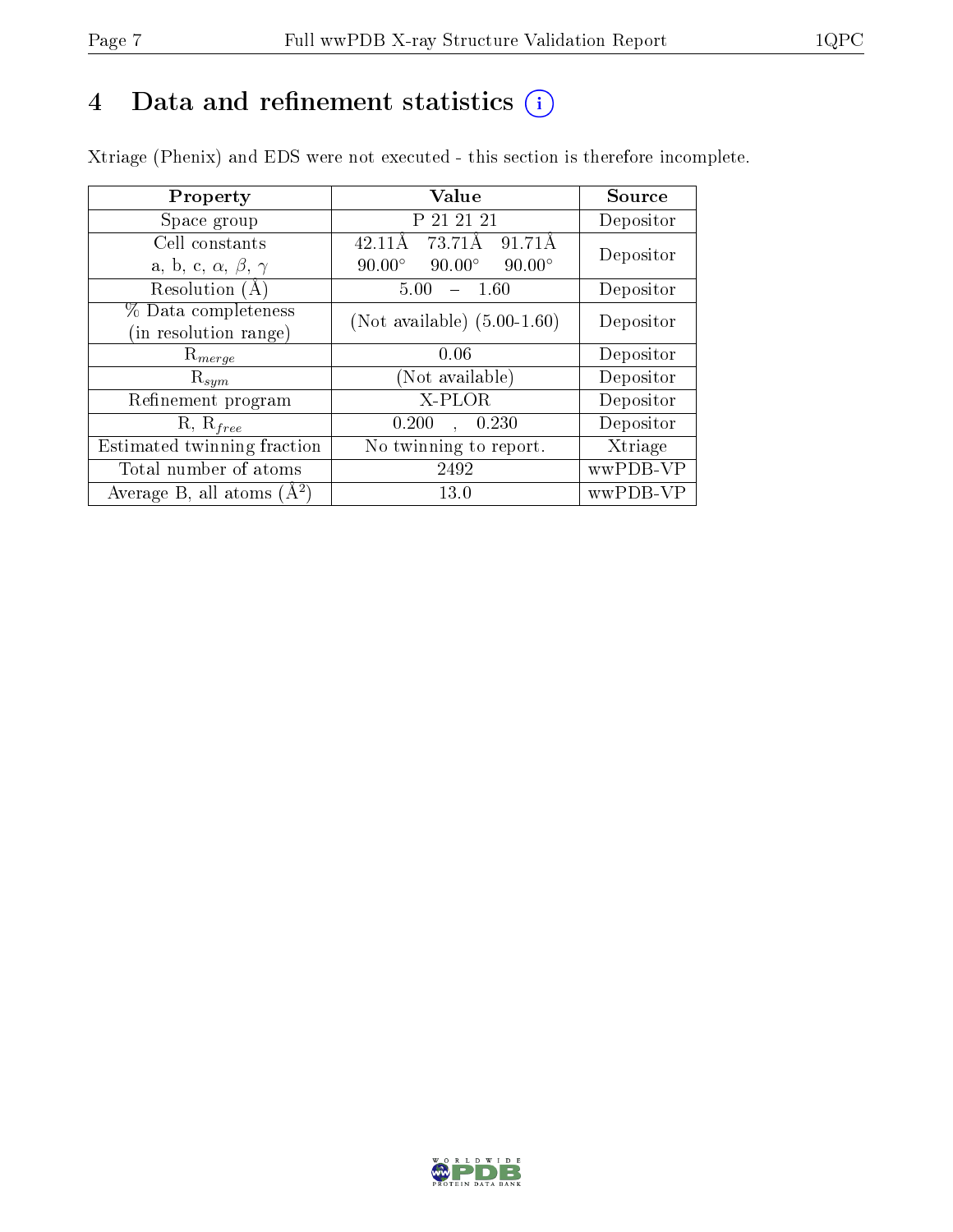# 5 Model quality  $(i)$

### 5.1 Standard geometry  $(i)$

Bond lengths and bond angles in the following residue types are not validated in this section: EDO, ANP, PTR, SO4

The Z score for a bond length (or angle) is the number of standard deviations the observed value is removed from the expected value. A bond length (or angle) with  $|Z| > 5$  is considered an outlier worth inspection. RMSZ is the root-mean-square of all Z scores of the bond lengths (or angles).

| $Mol$   Chain |      | Bond lengths                   | Bond angles |                    |  |
|---------------|------|--------------------------------|-------------|--------------------|--|
|               |      | RMSZ $\mid \#Z \mid >5$   RMSZ |             | $\# Z  > 5$        |  |
|               | 0.81 | 0/2228                         | 0.96        | $4/3024$ $(0.1\%)$ |  |

There are no bond length outliers.

All (4) bond angle outliers are listed below:

| Mol | Chain | Res | Type         | Atoms     |         | Observed $(°)$ | $Ideal(^o)$ |
|-----|-------|-----|--------------|-----------|---------|----------------|-------------|
|     |       | 422 | $\Delta$ SP  | CB-CG-OD1 | 587     | 123.58         | 118.30      |
|     |       | 250 | ARG          | NE-CZ-NH2 | $-5.33$ | 117.63         | 120.30      |
|     |       | 474 | $\rm{ARG}$ . | NE-CZ-NH2 | $-5.25$ | 117.67         | 120.30      |
|     |       | 491 | ARG          | NE-CZ-NH1 | 5.17    | 122.89         | 120.30      |

There are no chirality outliers.

There are no planarity outliers.

### 5.2 Too-close contacts  $\overline{a}$

In the following table, the Non-H and H(model) columns list the number of non-hydrogen atoms and hydrogen atoms in the chain respectively. The H(added) column lists the number of hydrogen atoms added and optimized by MolProbity. The Clashes column lists the number of clashes within the asymmetric unit, whereas Symm-Clashes lists symmetry related clashes.

|  |      |      |    | Mol   Chain   Non-H   H(model)   H(added)   Clashes   Symm-Clashes |
|--|------|------|----|--------------------------------------------------------------------|
|  | 2192 | 2147 | 26 |                                                                    |
|  | Тb   |      |    |                                                                    |
|  |      |      |    |                                                                    |
|  |      |      |    |                                                                    |
|  | 254  |      |    |                                                                    |
|  | 2492 | 2165 | າາ |                                                                    |

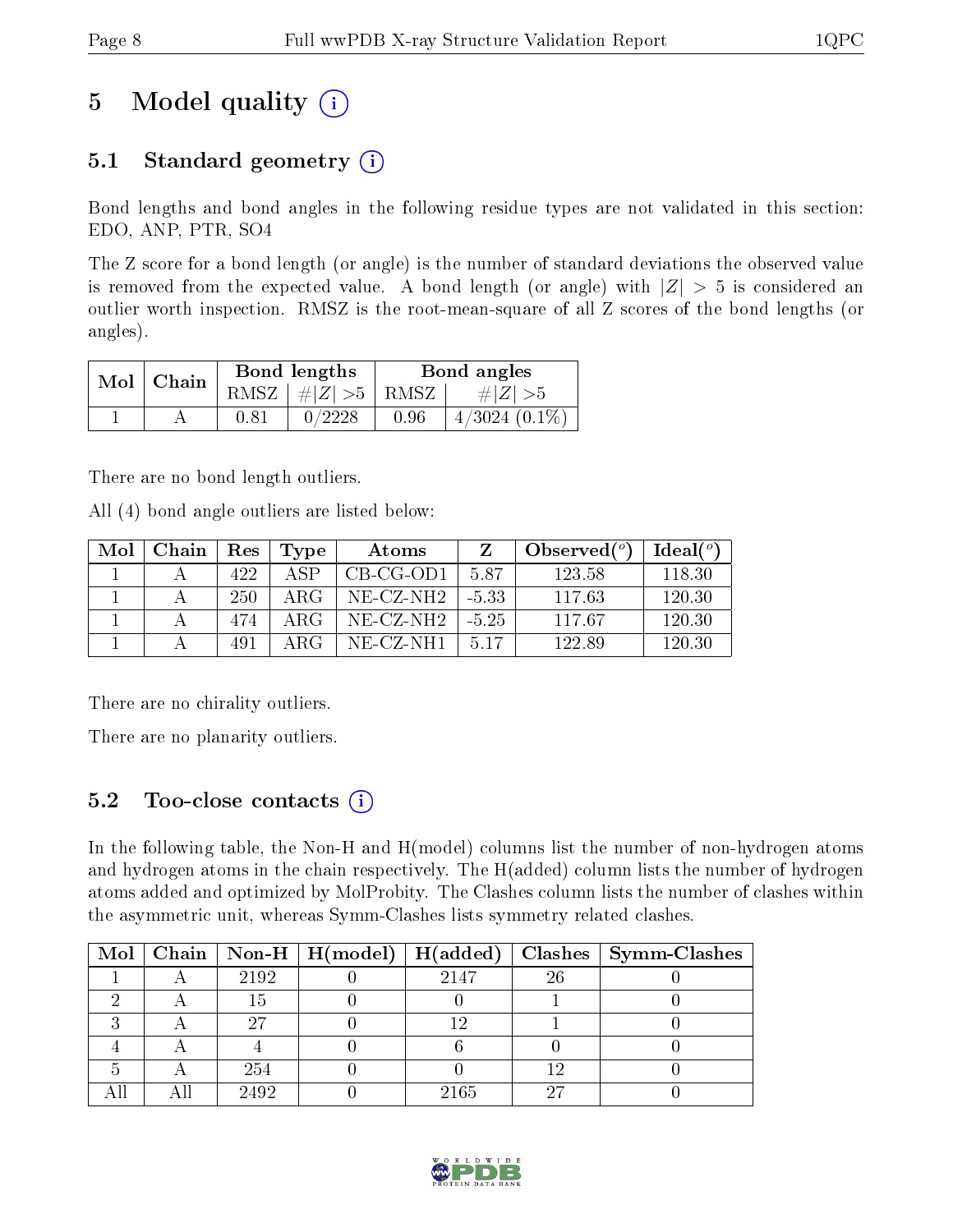The all-atom clashscore is defined as the number of clashes found per 1000 atoms (including hydrogen atoms). The all-atom clashscore for this structure is 6.

|            |  |  | All (27) close contacts within the same asymmetric unit are listed below, sorted by their clash |  |  |  |  |
|------------|--|--|-------------------------------------------------------------------------------------------------|--|--|--|--|
| magnitude. |  |  |                                                                                                 |  |  |  |  |

| Atom-1                          | Atom-2             | Interatomic      | Clash         |  |
|---------------------------------|--------------------|------------------|---------------|--|
|                                 |                    | distance $(\AA)$ | overlap $(A)$ |  |
| 1:A:389:ILE:HD11                | 1: A:394:PTR:HB3   | 1.56             | 0.88          |  |
| 1: A:344:MET:SD                 | 5:A:1132:HOH:O     | 2.35             | 0.84          |  |
| 1:A:462:PRO:HG3                 | 5:A:1145:HOH:O     | 1.85             | 0.75          |  |
| 1: A:459:MET:SD                 | 5:A:1145:HOH:O     | 2.43             | 0.75          |  |
| 1:A:392:ASN:HB2                 | 5:A:1127:HOH:O     | 1.92             | 0.68          |  |
| 1:A:387:ARG:HA                  | 5:A:1104:HOH:O     | 1.95             | 0.67          |  |
| 1:A:386:ALA:O                   | 5:A:1104:HOH:O     | 2.13             | 0.65          |  |
| 1: A: 344: MET: HB2             | 5:A:1132:HOH:O     | 1.96             | 0.64          |  |
| $1:A:267:HIS:H\overline{D2}$    | 5: A:942: HOH:O    | 1.81             | 0.61          |  |
| 1:A:387:ARG:HD3                 | 5:A:1104:HOH:O     | 2.01             | 0.60          |  |
| 1: A:394:PTR:O1P                | 5:A:1052:HOH:O     | 2.17             | 0.57          |  |
| 1:A:339:ASN:ND2                 | 1:A:339:ASN:C      | 2.58             | 0.57          |  |
| 1:A:339:ASN:HD22                | 1:A:340:LYS:N      | 2.02             | 0.57          |  |
| 1:A:237:GLU:CD                  | 1:A:237:GLU:H      | 2.08             | 0.55          |  |
| 1:A:339:ASN:HD22                | 1:A:339:ASN:C      | 2.12             | 0.54          |  |
| 1:A:341:LEU:HA                  | 5:A:1132:HOH:O     | 2.09             | 0.53          |  |
| 1:A:291:LEU:HD21                | 1:A:295:LEU:HD12   | 1.92             | 0.51          |  |
| 1:A:237:GLU:HG2                 | 1:A:238:TRP:CE3    | 2.46             | 0.51          |  |
| 1:A:301:VAL:HG21                | 1:A:371:LEU:HD12   | 1.92             | 0.50          |  |
| 1: A: 357: GLU: OE1             | 1:A:358:ARG:HD2    | 2.11             | 0.50          |  |
| 1:A:282:PRO:HB3                 | 1:A:312:ILE:CD1    | 2.44             | 0.47          |  |
| 1:A:409:PRO:HB3                 | 2:A:903:SO4:O1     | 2.15             | 0.46          |  |
| 1:A:282:PRO:HB3                 | 1:A:312:ILE:HD12   | 1.98             | 0.45          |  |
| 1: A: 452: ASN: ND2             | 5:A:993:HOH:O      | 2.51             | 0.43          |  |
| 1:A:339:ASN:HD21                | 1:A:498:PHE:HE1    | 1.66             | 0.43          |  |
| 1:A:389:ILE:HD12                | 1:A:389:ILE:HA     | 1.80             | 0.42          |  |
| $3: A:904: AND: \overline{O2B}$ | 3: A:904: AND: O5' | 2.40             | 0.40          |  |

There are no symmetry-related clashes.

#### 5.3 Torsion angles (i)

#### 5.3.1 Protein backbone (i)

In the following table, the Percentiles column shows the percent Ramachandran outliers of the chain as a percentile score with respect to all X-ray entries followed by that with respect to entries of similar resolution.

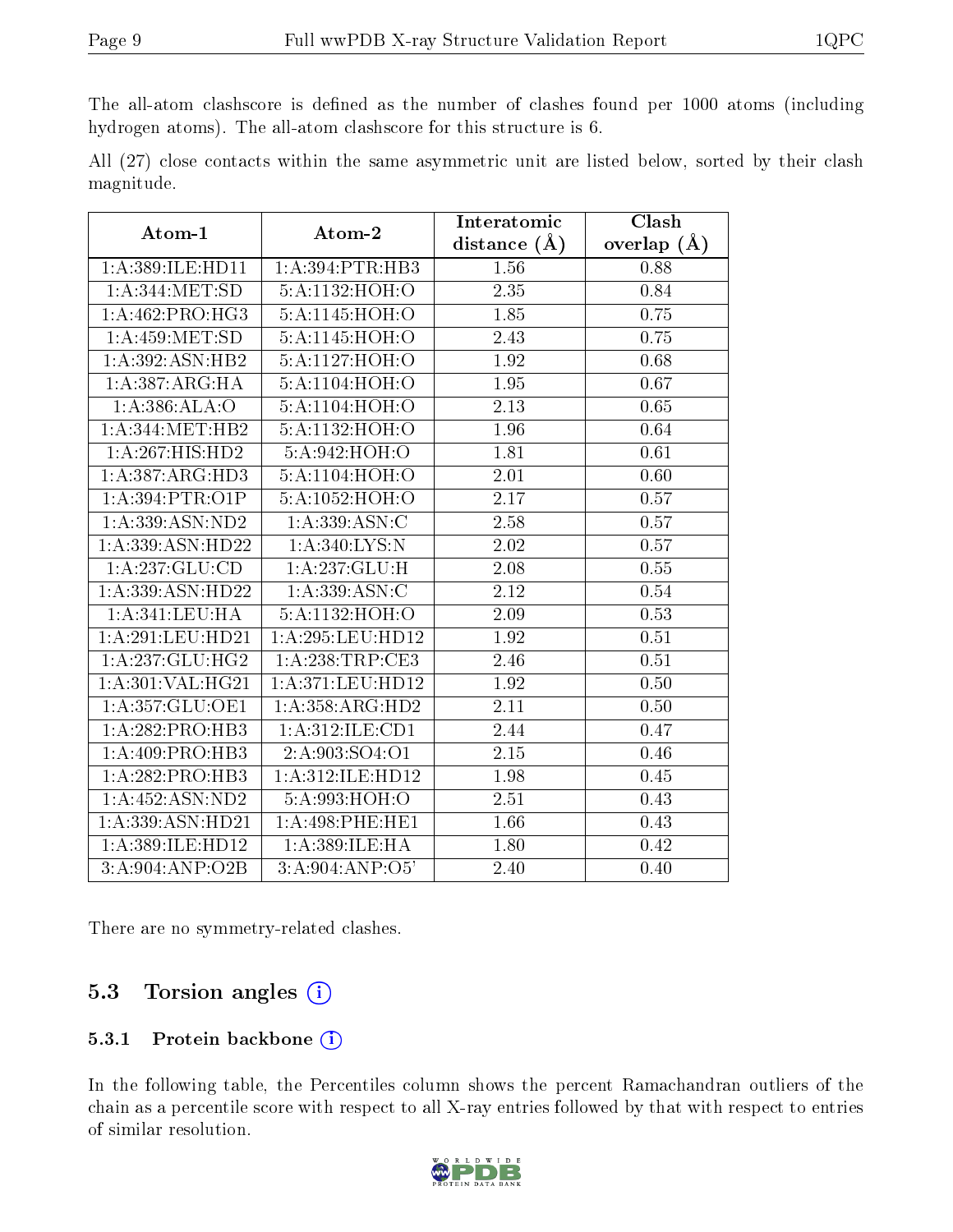The Analysed column shows the number of residues for which the backbone conformation was analysed, and the total number of residues.

| Mol   Chain | Analysed                                        |  | Favoured   Allowed   Outliers   Percentiles |
|-------------|-------------------------------------------------|--|---------------------------------------------|
|             | $269/279$ (96\%)   264 (98\%)   2(1\%)   3(1\%) |  | $\vert 14 \vert \vert 3 \vert$              |

All (3) Ramachandran outliers are listed below:

| Mol | Chain | Res     | Type |
|-----|-------|---------|------|
|     |       | 392     | A SN |
|     |       | $501\,$ | 'THR |
|     |       | 396     |      |

#### 5.3.2 Protein sidechains  $(i)$

In the following table, the Percentiles column shows the percent sidechain outliers of the chain as a percentile score with respect to all X-ray entries followed by that with respect to entries of similar resolution.

The Analysed column shows the number of residues for which the sidechain conformation was analysed, and the total number of residues.

| Mol   Chain | Analysed                                | Rotameric   Outliers   Percentiles |          |  |
|-------------|-----------------------------------------|------------------------------------|----------|--|
|             | $231/242$ (96\%)   227 (98\%)   4 (2\%) |                                    | 60<br>38 |  |

All (4) residues with a non-rotameric sidechain are listed below:

| Mol | Chain | Res | Type       |
|-----|-------|-----|------------|
|     |       | 339 | <b>ASN</b> |
|     |       | 389 | TLE.       |
|     |       | 392 | <b>ASN</b> |
|     |       | 452 | <b>ASN</b> |

Some sidechains can be flipped to improve hydrogen bonding and reduce clashes. All (5) such sidechains are listed below:

| Mol | Chain | Res | Type       |
|-----|-------|-----|------------|
|     |       | 255 | GLN        |
|     |       | 265 | <b>ASN</b> |
|     |       | 267 | <b>HIS</b> |
|     |       | 339 | <b>ASN</b> |
|     |       | 452 | A SN       |

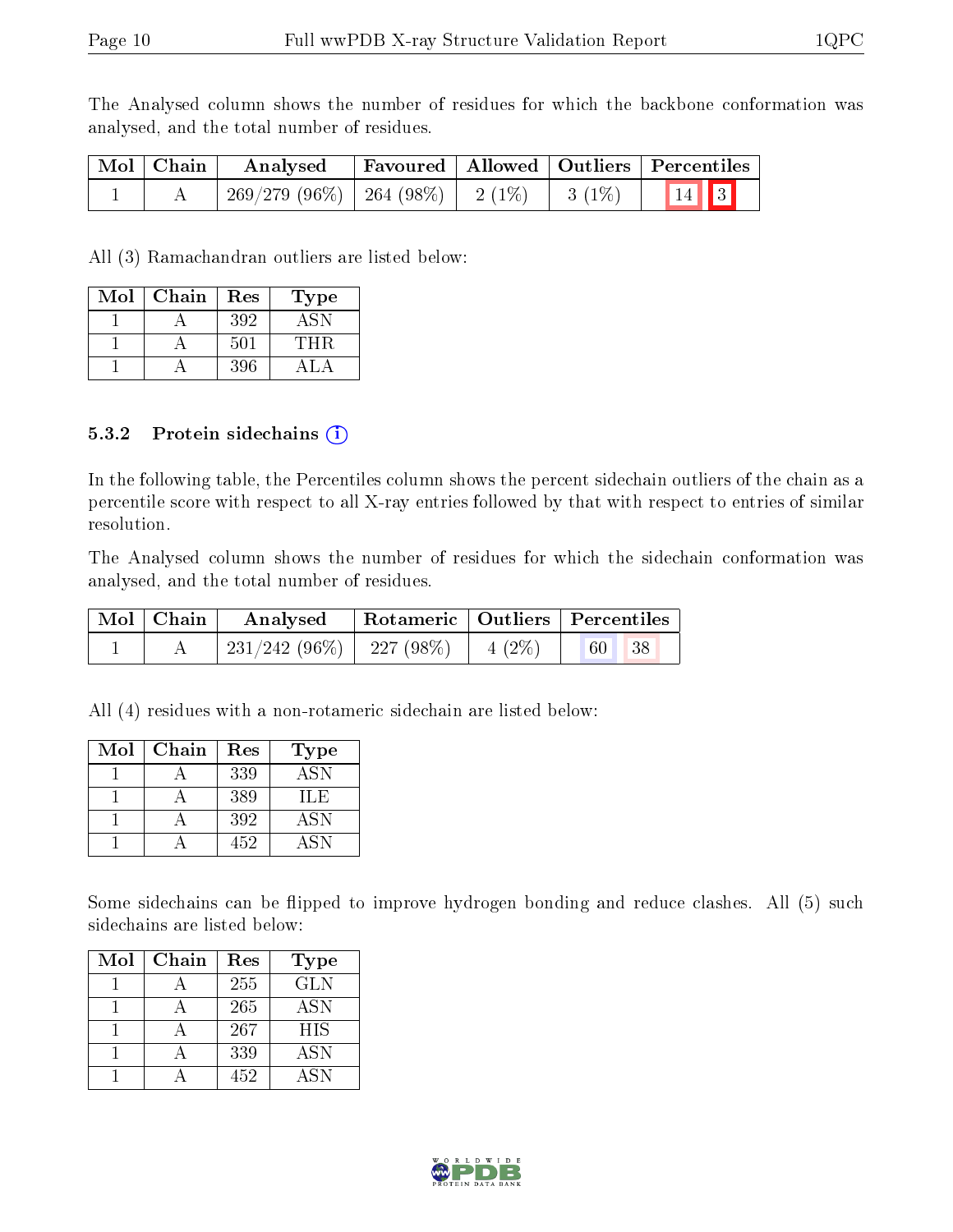#### $5.3.3$  RNA  $(i)$

There are no RNA molecules in this entry.

#### 5.4 Non-standard residues in protein, DNA, RNA chains (i)

1 non-standard protein/DNA/RNA residue is modelled in this entry.

In the following table, the Counts columns list the number of bonds (or angles) for which Mogul statistics could be retrieved, the number of bonds (or angles) that are observed in the model and the number of bonds (or angles) that are defined in the Chemical Component Dictionary. The Link column lists molecule types, if any, to which the group is linked. The Z score for a bond length (or angle) is the number of standard deviations the observed value is removed from the expected value. A bond length (or angle) with  $|Z| > 2$  is considered an outlier worth inspection. RMSZ is the root-mean-square of all Z scores of the bond lengths (or angles).

|  | $\mid$ Mol $\mid$ Type $\mid$ Chain $\mid$ Res $\mid$ Link $\mid$ |     |            | Bond lengths |          |          | Bond angles |                                                                              |
|--|-------------------------------------------------------------------|-----|------------|--------------|----------|----------|-------------|------------------------------------------------------------------------------|
|  |                                                                   |     | Counts     |              |          |          |             | $\mid$ RMSZ $\mid \#  Z  > 2 \mid$ Counts $\mid$ RMSZ $\mid \#  Z  > 2 \mid$ |
|  | <b>PTR</b>                                                        | 394 | 15, 16, 17 |              | $1(6\%)$ | 19,22,24 | 1.26        | $\mid$ $\mid$ $2\ (10\%) \mid$                                               |

In the following table, the Chirals column lists the number of chiral outliers, the number of chiral centers analysed, the number of these observed in the model and the number defined in the Chemical Component Dictionary. Similar counts are reported in the Torsion and Rings columns. '-' means no outliers of that kind were identified.

|  |     | Mol   Type   Chain   Res   Link   Chirals | <b>Torsions</b>          | $\parallel$ Rings |
|--|-----|-------------------------------------------|--------------------------|-------------------|
|  | 394 | $\sim$                                    | $0/10/11/13$   $0/1/1/1$ |                   |

All (1) bond length outliers are listed below:

|  |  |                           | $\mid$ Mol $\mid$ Chain $\mid$ Res $\mid$ Type $\mid$ Atoms $\mid$ Z $\mid$ Observed(Å) $\mid$ Ideal(Å) |      |
|--|--|---------------------------|---------------------------------------------------------------------------------------------------------|------|
|  |  | $394$   PTR   P-OH   2.83 | 1.63                                                                                                    | 1.59 |

All (2) bond angle outliers are listed below:

| Mol | Chain | $^{\circ}$ Res | $\lq$ Type | Atoms              |         | Observed $(°)$ | $\Box$ Ideal( <sup><math>o</math>)</sup> |
|-----|-------|----------------|------------|--------------------|---------|----------------|------------------------------------------|
|     |       | 394            | <b>PTR</b> | $CD2-CE2- CZ$      | $-2.90$ | 116 18         | 119.73                                   |
|     |       | 394            | PTR        | $O2P$ - $P$ - $OH$ | 2.42    | 1128.          | 105.24                                   |

There are no chirality outliers.

There are no torsion outliers.

There are no ring outliers.

1 monomer is involved in 2 short contacts:

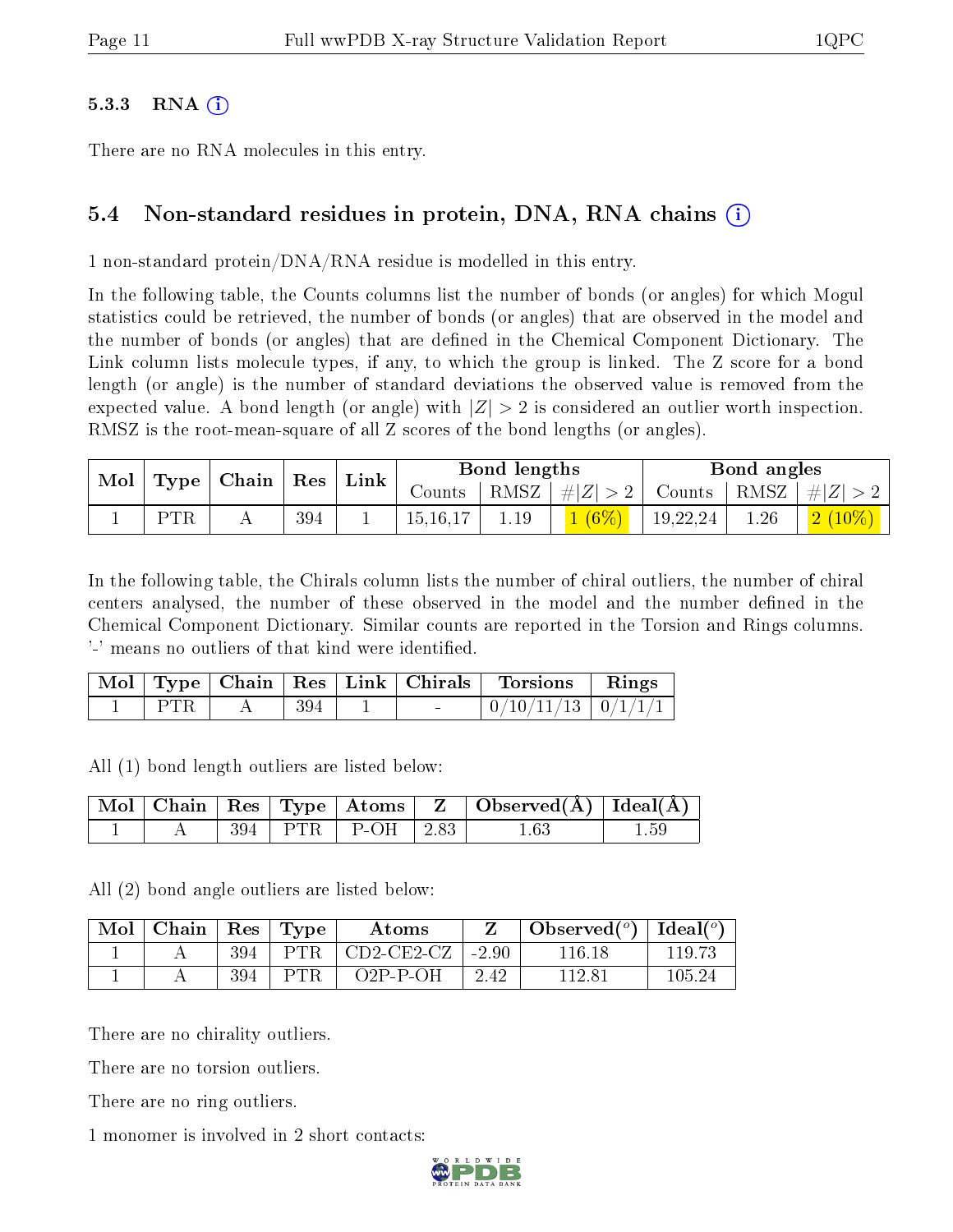|  |           | Mol   Chain   Res   Type   Clashes   Symm-Clashes |
|--|-----------|---------------------------------------------------|
|  | 394   PTR |                                                   |

#### 5.5 Carbohydrates  $(i)$

There are no carbohydrates in this entry.

### 5.6 Ligand geometry  $(i)$

5 ligands are modelled in this entry.

In the following table, the Counts columns list the number of bonds (or angles) for which Mogul statistics could be retrieved, the number of bonds (or angles) that are observed in the model and the number of bonds (or angles) that are defined in the Chemical Component Dictionary. The Link column lists molecule types, if any, to which the group is linked. The Z score for a bond length (or angle) is the number of standard deviations the observed value is removed from the expected value. A bond length (or angle) with  $|Z| > 2$  is considered an outlier worth inspection. RMSZ is the root-mean-square of all Z scores of the bond lengths (or angles).

| Mol            | Chain           |   | Res | Link |            | Bond lengths |             | Bond angles |      |                 |
|----------------|-----------------|---|-----|------|------------|--------------|-------------|-------------|------|-----------------|
|                | Type            |   |     |      | Counts     | RMSZ         | # $ Z  > 2$ | Counts      | RMSZ | $ Z >2$  <br>#I |
| 3              | ANP             | А | 904 |      | 24, 29, 33 | 1.43         | 6(25%)      | 25,45,52    | 2.22 | 9(36%)          |
| $\overline{2}$ | SO <sub>4</sub> |   | 902 |      | 4.4.4      | 0.75         |             | 6,6,6       | 0.35 |                 |
| 4              | <b>EDO</b>      |   | 905 |      | 3.3.3      | 0.47         |             | 2,2,2       | 0.32 |                 |
| $\overline{2}$ | SO <sub>4</sub> |   | 903 |      | 4.4.4      | 0.53         |             | 6.6.6       | 0.49 |                 |
| $\overline{2}$ | SO <sub>4</sub> |   | 901 |      | 4,4,4      | 0.45         |             | 6,6,6       | 0.38 |                 |

In the following table, the Chirals column lists the number of chiral outliers, the number of chiral centers analysed, the number of these observed in the model and the number defined in the Chemical Component Dictionary. Similar counts are reported in the Torsion and Rings columns. '-' means no outliers of that kind were identified.

|     |     |                          | Mol   Type   Chain   Res   Link   Chirals | <b>Torsions</b>                                | Rings |
|-----|-----|--------------------------|-------------------------------------------|------------------------------------------------|-------|
| ANP | 904 | <b>Contract Contract</b> |                                           | $\frac{5}{9} \cdot \frac{32}{38} \mid 0/3/3/3$ |       |
| EDO | 905 |                          |                                           | 0/1/1/1                                        |       |

All (6) bond length outliers are listed below:

| Mol | Chain   Res   Type |     |            | $\boldsymbol{\mathrm{Atoms}}$ | $\mathbf{Z}$ | $\vert$ Observed(A) | Ideal(A) |
|-----|--------------------|-----|------------|-------------------------------|--------------|---------------------|----------|
|     |                    | 904 | <b>ANP</b> | $C2'$ -C1'                    | $-3.27$      | 1.48                | 1.53     |
|     |                    | 904 | <b>ANP</b> | PB-O <sub>2</sub> B           | $-2.72$      | 1.49                | 1.56     |
|     |                    | 904 | A N P      | PB-O1B                        | 2.27         | 1.49                | 1.46     |
|     |                    | 904 | A N P      | PB-O3A                        | $-2.11$      | 1.56                | 1.59     |

Continued on next page...

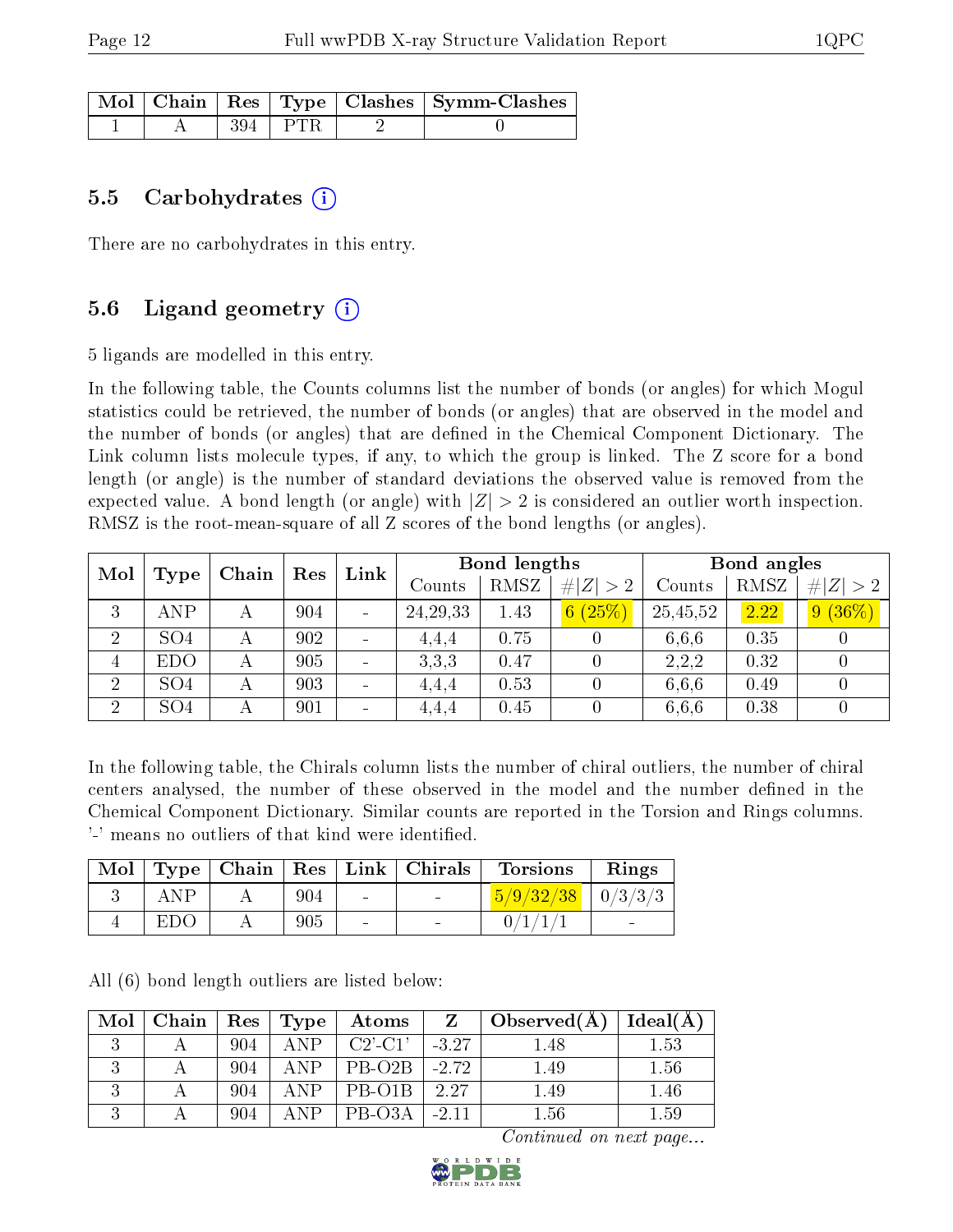| Contentable from provided page |     |             |                                  |      |                                            |      |  |  |  |
|--------------------------------|-----|-------------|----------------------------------|------|--------------------------------------------|------|--|--|--|
|                                |     |             | Mol   Chain   Res   Type   Atoms |      | $\perp$ Observed( $\AA$ )   Ideal( $\AA$ ) |      |  |  |  |
|                                |     | $904$   ANP | C4-N3                            | 2.11 | $1.38\,$                                   |      |  |  |  |
|                                | 904 |             | $\Delta NP$   03'-C3'            | 2.08 | 1.47                                       | 1.43 |  |  |  |

Continued from previous page...

All (9) bond angle outliers are listed below:

| Mol | Chain | Res | Type       | Atoms          | $\mathbf{Z}$ | Observed $\binom{o}{c}$ | $Ideal(^o)$ |
|-----|-------|-----|------------|----------------|--------------|-------------------------|-------------|
| 3   | A     | 904 | <b>ANP</b> | $O3'$ -C3'-C4' | 5.44         | 126.78                  | 111.05      |
| 3   | А     | 904 | ANP        | $O3'-C3'-C2'$  | $-4.73$      | 96.51                   | 111.82      |
| 3   | А     | 904 | ANP        | $O4'$ -C1'-C2' | $-4.18$      | 100.82                  | 106.93      |
| 3   | А     | 904 | ANP        | $O5'$ -C5'-C4' | 3.09         | 119.62                  | 108.99      |
| 3   | А     | 904 | ANP        | $C4-C5-N7$     | 2.83         | 112.34                  | 109.40      |
| 3   | А     | 904 | ANP        | $C5-C6-N6$     | 2.42         | 124.03                  | 120.35      |
| 3   | A     | 904 | ANP        | $C5'-C4'-C3'$  | 2.33         | 123.92                  | 115.18      |
| 3   | А     | 904 | <b>ANP</b> | $O4'-C4'-C5'$  | $-2.30$      | 101.80                  | 109.37      |
| 3   | А     | 904 | ANP        | $O2'$ -C2'-C3' | 2.15         | 118.77                  | 111.82      |

There are no chirality outliers.

All (5) torsion outliers are listed below:

| Mol           | Chain | Res | Type       | Atoms                    |
|---------------|-------|-----|------------|--------------------------|
| -3            |       | 904 | ANP        | $C3'-C4'-C5'-O5'$        |
| -3-           |       | 904 | <b>ANP</b> | $O4'$ -C4'-C5'-O5'       |
| 3             |       | 904 | <b>ANP</b> | PB-O3A-PA-O5'            |
| $\mathcal{R}$ |       | 904 | <b>ANP</b> | $C5'$ - $O5'$ -PA- $O2A$ |
| $\mathbf{R}$  |       | 904 | ANP        | $C5'-O5'-PA-O3A$         |

There are no ring outliers.

2 monomers are involved in 2 short contacts:

| $Mol$   Chain |  | Res   Type   Clashes   Symm-Clashes |
|---------------|--|-------------------------------------|
|               |  |                                     |
|               |  |                                     |

The following is a two-dimensional graphical depiction of Mogul quality analysis of bond lengths, bond angles, torsion angles, and ring geometry for all instances of the Ligand of Interest. In addition, ligands with molecular weight > 250 and outliers as shown on the validation Tables will also be included. For torsion angles, if less then 5% of the Mogul distribution of torsion angles is within 10 degrees of the torsion angle in question, then that torsion angle is considered an outlier. Any bond that is central to one or more torsion angles identified as an outlier by Mogul will be highlighted in the graph. For rings, the root-mean-square deviation (RMSD) between the ring in question and similar rings identified by Mogul is calculated over all ring torsion angles. If the

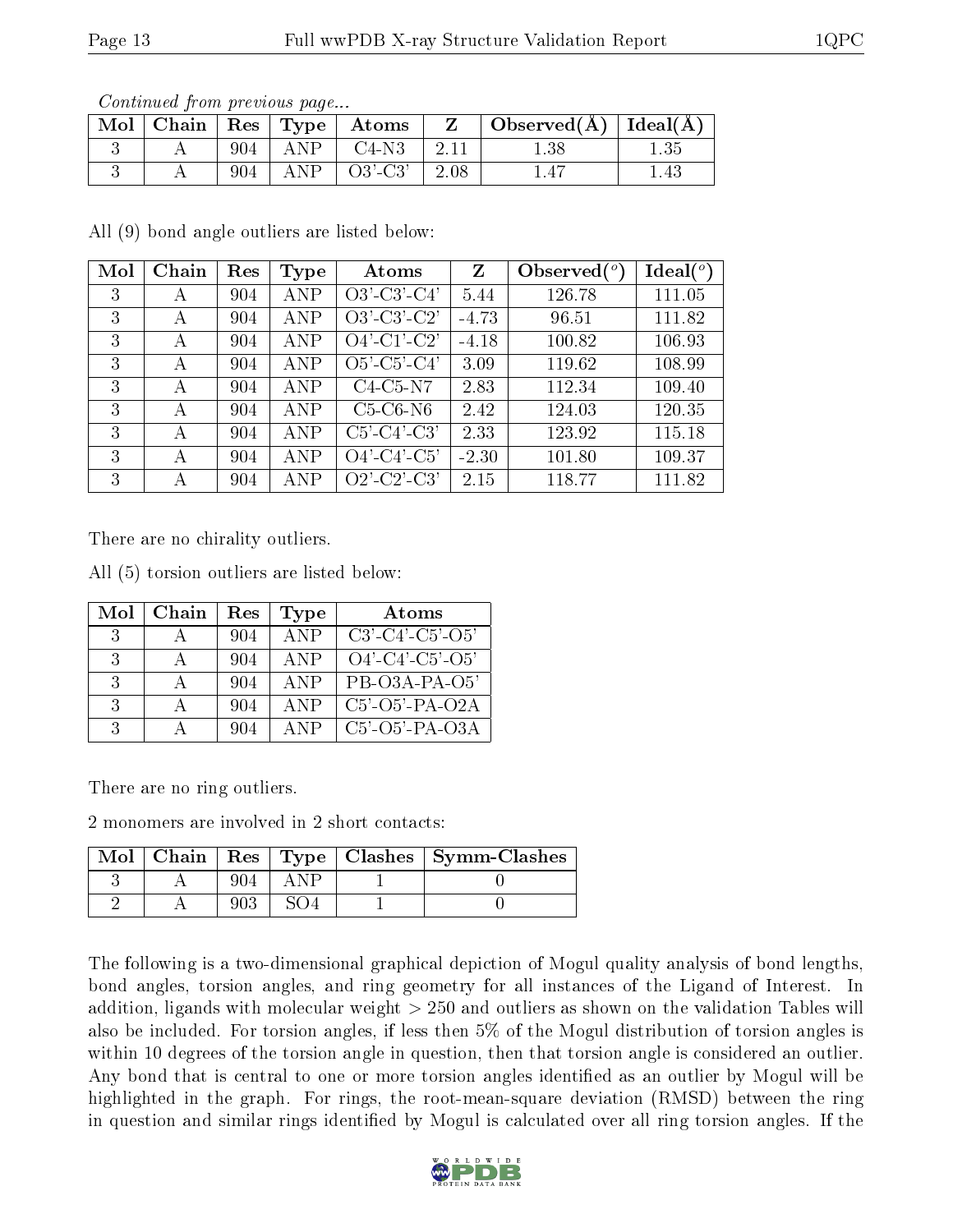average RMSD is greater than 60 degrees and the minimal RMSD between the ring in question and any Mogul-identified rings is also greater than 60 degrees, then that ring is considered an outlier. The outliers are highlighted in purple. The color gray indicates Mogul did not find sufficient equivalents in the CSD to analyse the geometry.



### 5.7 [O](https://www.wwpdb.org/validation/2017/XrayValidationReportHelp#nonstandard_residues_and_ligands)ther polymers  $(i)$

There are no such residues in this entry.

#### 5.8 Polymer linkage issues (i)

There are no chain breaks in this entry.